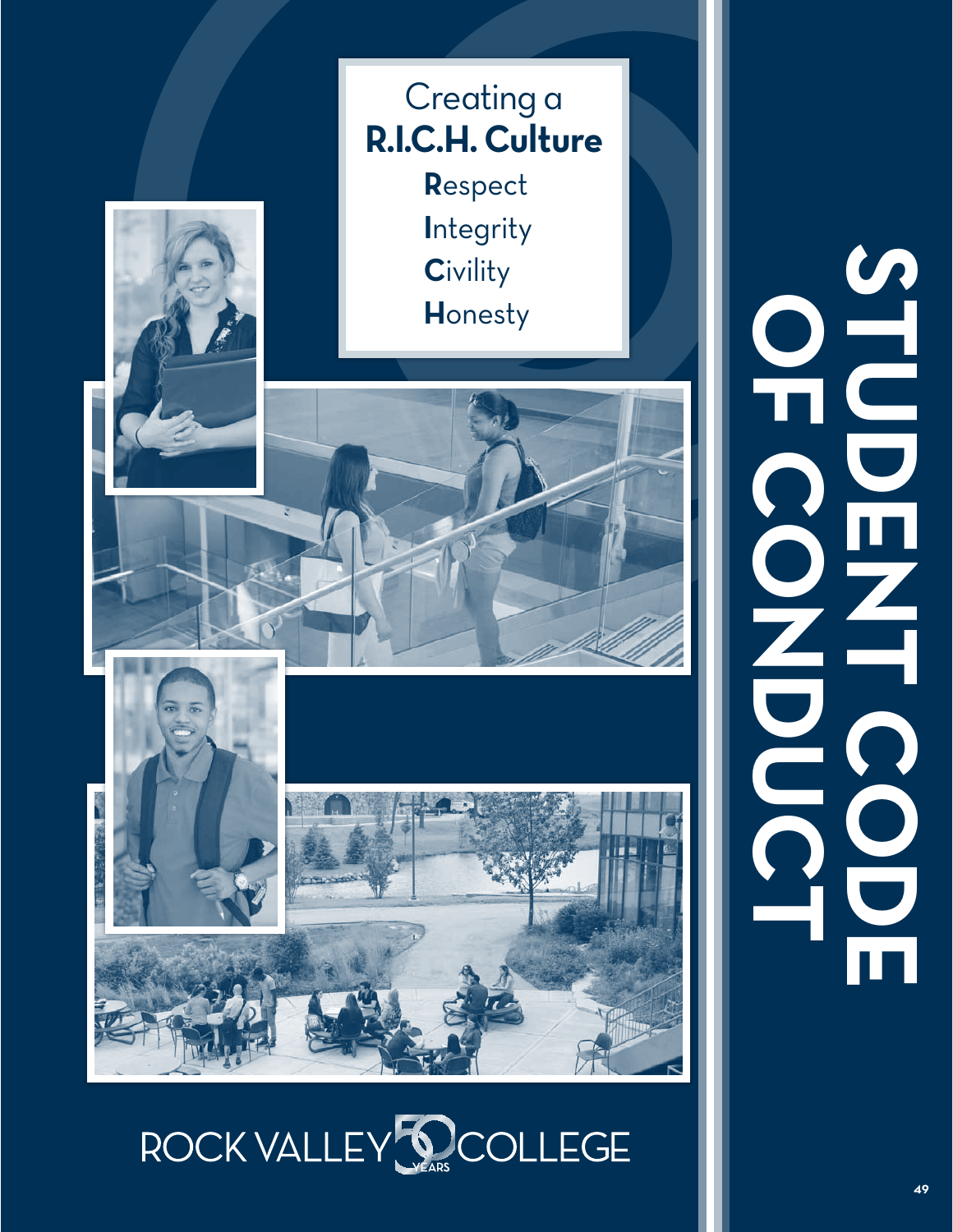# **Student Conduct Code Policies**

The College recognizes each student's procedural right to due process, which includes providing notice setting forth alleged violation(s) of the Code, and a speedy and fair hearing/ administrative meeting. An appeals process is available to students that are suspended or expelled from the College. Any member of the College community can initiate accusation of an alleged violation. If a student is referred to the Dean of Students for an alleged violation, they will receive notice of the alleged violation which will include a request for an administrative meeting with the Dean of Students, or their designee.

## **Procedural Right to Due Process**

Any student facing possible disciplinary action is entitled to the following procedural due process:

- To be notified of the allegations against him/her.
- The right to a speedy and fair hearing/administrative meeting.
- To know the nature of the information against him/her, unless release of the information would endanger the health or safety of victim(s) or witness(es).
- To present information and/or witnesses relevant to the allegation.
- To appeal a sanction of suspension or expulsion, if applicable.



#### *Student Conduct & Conflict Resolution Model*

# **College Jurisdiction**

Jurisdiction is maintained between periods of enrollment for all students. The term "student" includes all persons taking courses at Rock Valley College, either full-time or part-time, in-person or online. Persons who withdraw after allegedly violating the Student Code, who are not officially enrolled for a particular term but who have a continuing relationship with the College or who have been notified of their acceptance for admission are considered "students." This Student Code applies to all College locations, including the Main Campus, the Learning and Opportunity Center, the Stenstrom Center, and all other off-campus sites.

• Sanctions may be imposed for prohibited conduct which occurs on College premises, at off-campus instructional sites (e.g., experiential coursework, internships, lab, or clinical sites), at College-sponsored extracurricular activities or events when a student serves as a representative of the College, or in the course of using College technology or property.

- The Dean of Students, or their designee, shall determine whether the Code shall be applied to conduct occurring off campus, in accordance with the best interests of the College. Sanctions may be imposed for conduct that occurs on or off campus which substantially interferes with the College's operation or educational programs or the safety and welfare of the College community. A substantial College interest is defined to include:
- a. Any situation where it appears that the student's conduct may present a danger or threat to the health or safety of him/ herself or others
- b. Any situation that significantly impinges upon the rights, property or achievements of self or others or significantly breaches the peace and/or causes social disorder
- c. Any situation that is detrimental to the educational mission and/or interests of the College

The Student Conduct Code may be applied to behavior conducted online, via email or other electronic medium. Students should also be aware that online postings such as blogs, web postings, chats and social networking sites are in the public sphere and are not private. These postings can subject a student to allegations of conduct violations if evidence of policy violations is posted online. The College does not regularly search for this information but may take action if and when such information is brought to the attention of College officials.

Records maintained and/or created by a law enforcement unit of an educational institution for purposes of law enforcement are not considered "student records" under the Family Educational Rights and Privacy Act ("FERPA") and may be released to third parties as necessary without violating FERPA. Contact the RVC Police Department on how to view law enforcement records.

## **Violations of The Law**

- 1. College discipline may be imposed on students charged with an off-campus violation of federal, state or local laws even when there is no accusation of any other violation of the Code. This action is necessary to provide for the safety and welfare of the College community. Disciplinary action may be taken and sanctions imposed only for grave misconduct, which demonstrates flagrant disregard for the College community.
- 2. College disciplinary proceedings may be instituted against a student charged with violation of a federal, state, or local law which is also a violation of this student code, that is, if both violations result from the same factual situation, without regard to pending civil litigation in court or criminal arrest and prosecution. Proceedings under this student code may be carried out prior to, simultaneously with, or following civil or criminal proceedings offcampus.
- 3. When a student is charged by federal, state, or local authorities with a violation of law, the College will not request or agree to special consideration for that individual because of their status as a student. If the alleged offense is also the subject of a proceeding before a judicial body under the student code, however, the College may advise off-campus authorities of the existence of the student code and of how such matters will be handled internally within the College community. The College will cooperate fully with law enforcement and other agencies in the enforcement of law on campus, and in the conditions imposed by criminal courts for the rehabilitation of violators who are also students. Individual students and faculty members, acting in their personal capacities, remain free to interact with governmental representatives as they consider appropriate. Students accused of crimes may request to take a leave from the College until the criminal charges are resolved. In such situations, the College procedure for voluntary leaves of absence is subject to the following conditions:
- • The responding student must comply with all campus investigative efforts that will not prejudice their defense in the criminal trial.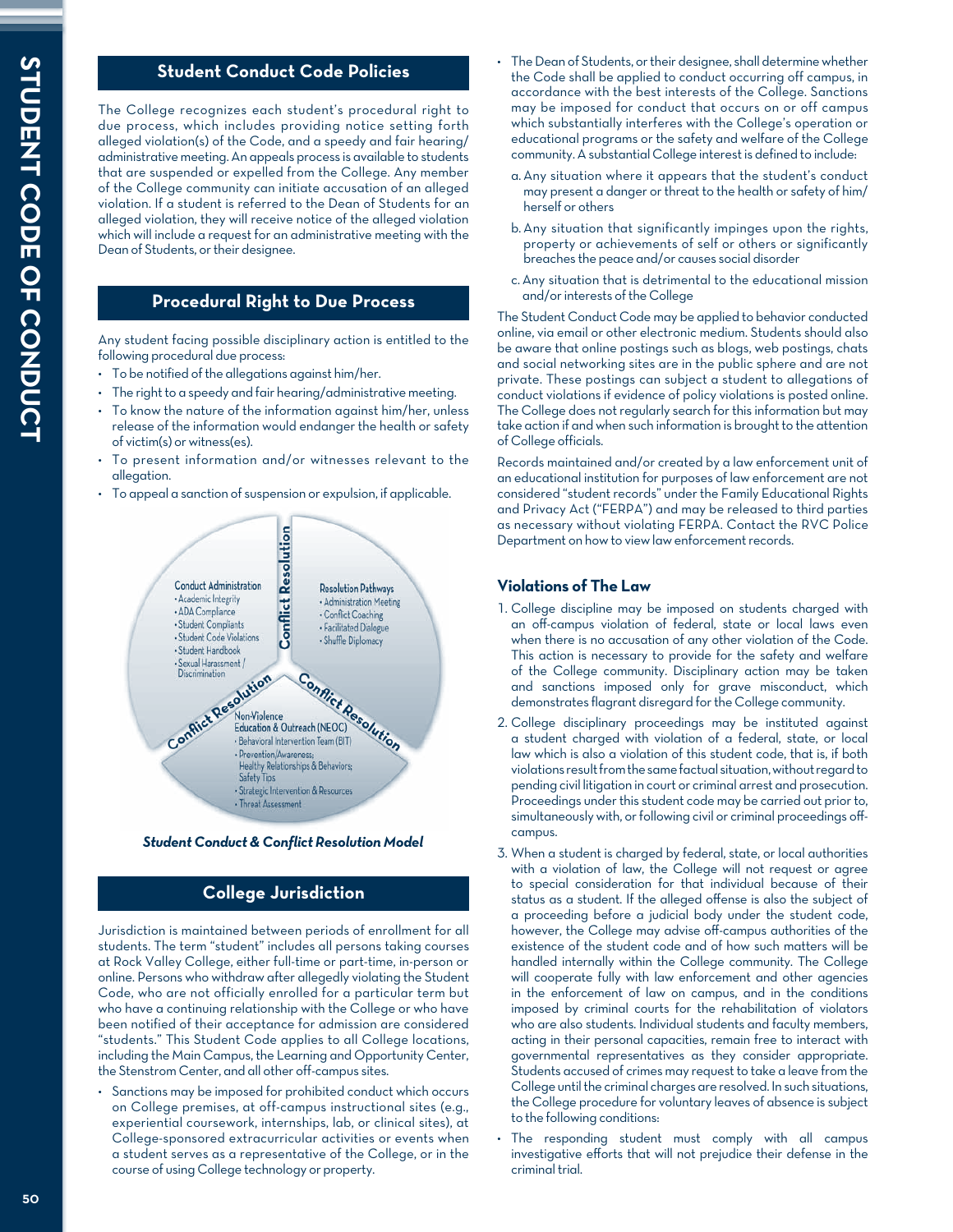- The responding students must comply with all interim actions and/or restrictions imposed during the leave of absence.
- The responding student must agree that, in order to be reinstated to active student status, they must first be subject to, and fully cooperate with, the campus conduct process, and must comply with all sanctions that were imposed.

## **Conduct Process Overview**

#### **A.Reporting a Code Violation**

Any member of the College community may file a Code violation allegation against any student (with the exception of complaints of academic misconduct, faculty have original jurisdiction over these matters). Reports may be sent to the Dean of Students, or their designee. Reports can be made in person or online at: RockValleyCollege.edu/DeanofStudents.

There is no time limit on reporting violations of the Code of Student Conduct; however, the longer someone waits to report an offense, the harder it becomes for College officials to obtain information and witness statements and to make determinations regarding alleged violations. Though anonymous complaints are permitted, doing so may limit the College's ability to investigate and respond to a complaint. Those who are aware of misconduct are encouraged to report it as quickly as possible to the Dean of Students Office or the RVC Police Department.

## **B. Notice and Response**

Within 30 business days of receiving an alleged Code violation, the Dean of Students, or their designee, will notify the responding student of the allegation.

The notice shall include:

- (a) the alleged Code violation;
- (b) the opportunity for the student(s) to meet with the Dean of Students, or their designee, for purposes of resolving of the allegation(s).

The student may choose to have an "advisor or support person" accompany them during the meeting (such as a peer, friend, family member, or Rock Valley College employee). The Advisor/ support person may be present during the administrative meeting, but may not speak for or on behalf of the student.

If the student does not meet with the Dean of Students, or their designee, or chooses not to participate in the process within 10 business days of the notice, the Dean of Students will make a decision without input from the student.

A student against whom a Code violation has been filed and/ or disciplinary charges are pending may have a "hold" placed on their academic record until charges are resolved. A hold will prevent the student from requesting an official transcript, registering for classes or withdrawing, dropping courses, etc.

## **Student Conduct Expectations**

Rock Valley College considers the behavior described in the following section below as inappropriate for the College community and in opposition to the core values and qualities set forth in this document. These expectations and rules are applied to all students. The College encourages community members to report to College officials all incidents that involve the following actions. Any student found to have committed, or to have attempted to commit, the following misconduct is subject to the sanctions outlined in this document.

## **Abuse of Conduct Process:**

1. Failure to obey a notice from a College official to appear for an administrative meeting or hearing as part of the Code process.

- 2. Falsification, distortion, or misrepresentation of information before the Dean of Students, or their designee, and/or the *Conduct Review Board*.
- 3. Disruption or interference with the orderly conduct of Code proceedings.
- 4. Attempting to discourage an individual's proper participation in, or use of the Code system.
- 5. Attempting to influence the impartiality of a member of the *Conduct Review Board* prior to and/or during the course of the Code proceeding.
- 6. Harassment (verbal, written, or physical) and/or intimidation of a member of the *Conduct Review Board* prior to, during, and/or after a Code proceeding.
- 7. Failure to comply with the sanctions(s) imposed under the Code.
- 8. Influencing or attempting to influence another to commit an abuse of the code system.
- 9. Being an accessory to any person on the College campus who violates this code.

#### **Alcohol and Other Substances, or Acts**

- 10. Possession, use, or distribution of alcohol or paraphernalia, except as expressly permitted by law.
- 11. Possession, use, or distribution, of illegal drugs and other controlled substances or drug paraphernalia, except as expressly permitted by law.
- 12. Under the influence of drugs, or alcohol, or public intoxication.
- 13. Prescription Medications abuse, misuse, or distribution of prescription or over-the-counter medications.
- 14. Smoking or use of tobacco or electronic smoking devices is prohibited except in personal vehicles.

## **College Officials and Resources**

- 15. Failure to comply with reasonable directives of College officials or RVC Police Officers during the performance of their duties and/or failure to identify oneself to these persons when requested to do so.
- 16. Forgery, alteration or misuse of any College document, record, electronic file, form, or instrument of identification or providing false information to a college official, or college business office, on behalf of oneself, or another, to defraud the College or falsify a College record or document.
- 17. Unauthorized possession, duplication or use of identification badges, and keys to any College premises or unauthorized entry to or use of College premises.
- 18. Personal misrepresentation, defined as representing oneself as another, giving false information to any College official, or alleging to represent the College or any of its recognized organizations without specific prior consent of the respective College official(s).
- 19. Trademark, unauthorized use (including misuse) of College or organizational names and images.

## **Disruptive Behavior**

- 20. Substantial disruption of College operations including obstruction of teaching, learning, research, administration or other College activities and/or other authorized non-College activities; which occur on campus, including its public service functions on or off campus.
- 21. Conduct that is lewd or indecent. May include deliberately and publicly exposing one's intimate body parts, public urination, defecation, and public sex acts.
- 22. Leading or inciting others to disrupt scheduled and/or normal activities within any College building or area.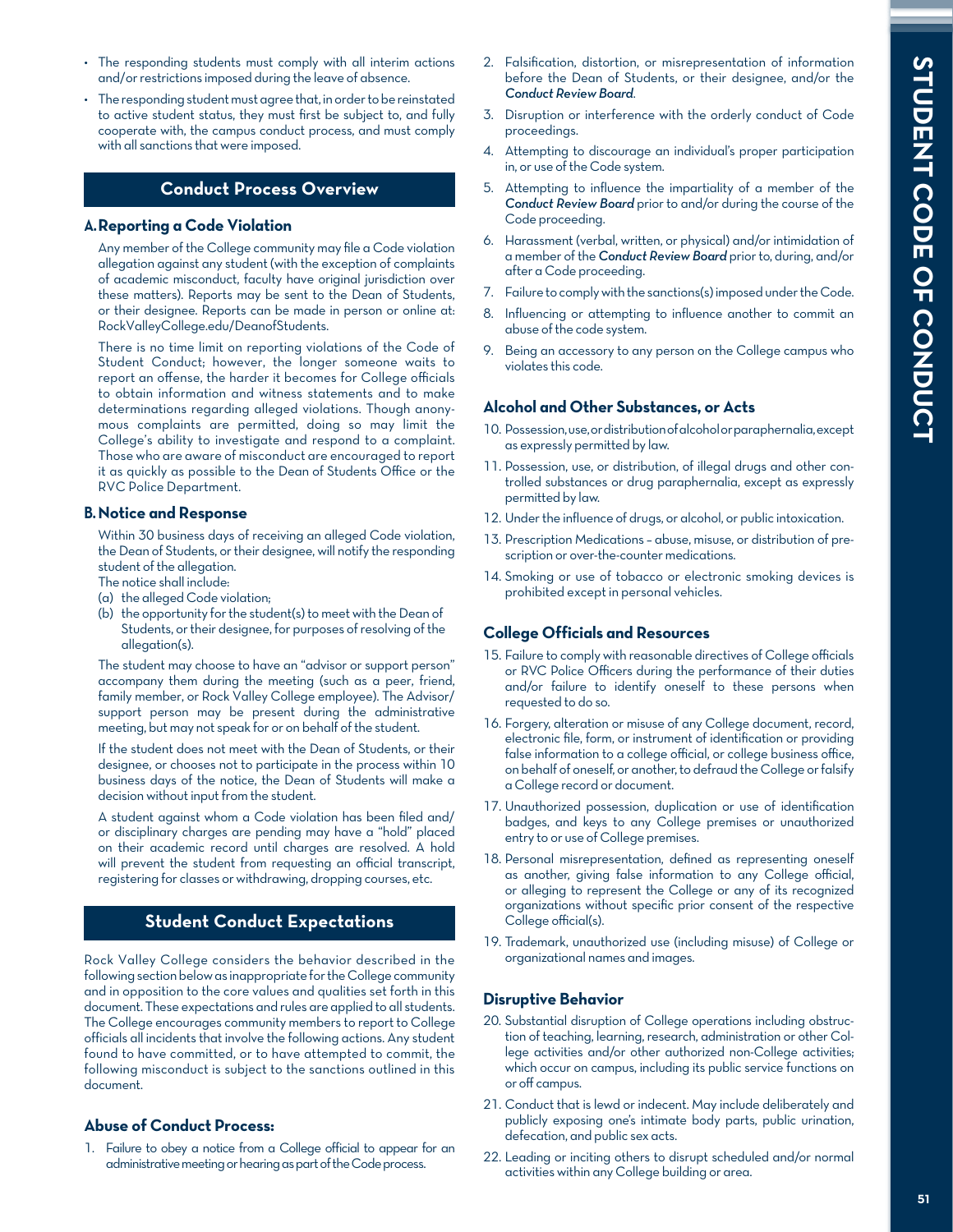- 23. Rioting, causing, inciting, or participating in any disturbance that presents a clear and present danger to self or others, causes physical harm to others, or damage and/or destruction of property.
- 24. Participation in a campus demonstration which disrupts the normal operations of the College and infringes on the rights of other members of the College community.
- 25. Health and Safety creation of health and safety hazards such as dangerous pranks, or acts, on the College premises.

## **Technology**

- 26. Violations of the RVC Acceptable Use of Information Technology Systems Policy. For the entire policy, refer to the College website: RockValleyCollege.edu/AcceptableUse.
- 27. Unauthorized use of cell phones and other communication devices in all instructional areas, the library, computer labs, and including all labs and classrooms during instructional sessions or while participating in College-sponsored educational programs or activities on or off campus.

# **Theft and Property**

- 28. Intentional and unauthorized taking of College property or the personal property of another, including goods, services and other valuables.
- 29. Knowingly taking or maintaining the possessions of stolen property.

# **Damage and Destruction**

- 30. Intentional, reckless and/or unauthorized damage to, or destruction of, College property or the personal property of another.
- 31. Unauthorized Entry: misuse of access privileges to College premises or unauthorized entry to or use of buildings, including trespassing, propping, or unauthorized use of alarmed doors for entry into or exit from a College building.
- 32. Fire Safety violation of local, state, federal or campus fire policies, including but not limited to, intentionally or recklessly causing a fire which damages College or personal property or causes injury. Failure to evacuate a College-controlled building during a fire alarm, or tampering with or improperly engaging a fire alarm or detection/control equipment on College property.

# **Threatening or Alarming Conduct**

- 33. Threatening Behaviors: written, physical, or verbal conduct that intimidates or causes a reasonable expectation of injury to the health or safety of any person or damage to any property.
- 34. Intimidation: threats or acts that cause a reasonable fear of harm to another
- 35. Harm to Persons: intentionally or recklessly causing physical harm or endangering the health or safety of any persons.
- 36. Conduct to alarm or disturb another and/or provoke a breach of the peace.
- 37. Initiation of or participation in a hate crime as defined in IL Criminal Code 720/ILCS 5/12-7.1.
- 38. Bullying and Cyberbullying: bullying and cyberbullying are repeated and/or severe aggressive behaviors that intimidate or intentionally harm or control another person physically or emotionally, and are not protected by freedom of expression.
- 39. Hazing, defined as an act that endangers the mental or physical health or safety of a student, or that destroys or removes public or private property, for the purpose of initiation, admission into, affiliation with, or as a condition of continued membership in a group or organization.

Participation or cooperation by the person/s being hazed does not excuse the violations. Failing to intervene to prevent and/or failing to discourage or report those acts may also violate this Code.

- 40. Intimate partner/relationship violence or abuse by a person in an intimate relationship with another.
- 41. Stalking: stalking is a course of conduct directed at a specific person that is unwelcome and would cause a reasonable person to feel fear.
- 42.Sexual misconduct: includes but is not limited to, sexual harassment, non-consensual sexual contact, non-consensual sexual intercourse, and/or sexual exploitation (see RVC Sexual and Other Harassment Policy on pages 40 and 41).
- 43.Deliberate attempts to use gang representation signing or graffiti-tagging to cause alarm.
- 44.Participating in on-line behavior, or use of electronic technology to harass, threaten or intimidate another member of the College community, delivered by Facebook, email, blogs, web pages, Twitter, text or instant messaging, social networking sites and any other electronic entries. The College does not regularly seek out this information, but will take action if and when such information is brought to the attention of College officials.

# **General Compliance**

- 45. Discrimination: any act or failure to act that is based upon an individual or group's actual or perceived status; sex, gender, race, color, age, creed, national or ethnic origin, physical or mental disability, veteran status, pregnancy status, religion, sexual orientation, or other protected status, that is sufficiently severe that it limits or denies the ability to participate in or benefit from the Colleges' educational program or activities.
- 46. Harassment: any unwelcome conduct based on actual or perceived status including; sex, gender, race, color, age, creed, national or ethnic origin, physical or mental disability, veteran status, pregnancy status, religion, sexual orientation, or other protected status. Any unwelcome conduct should be reported to campus officials who will act to remedy and resolve reported incidents on behalf of the victim and community. (See RVC Sexual and Other Harassment Procedures on pages 41 and 42.)
- 47. Retaliation: any intentional, adverse action taken against another individual that has, in good faith, reported an alleged code or college policy violation.
- 48. Collusion: the act or inaction with another or others to violate the Code of Conduct.
- 49. Trust: the violations of positions of trust within the College community.
- 50. Violation of published other College policies, rules, or regulations.
- 51. Violation of Student Life clubs and organizations regulations and policies.
- 52. Violation of local, county, state, or federal law, whether it is on or off campus, when the Dean of Students is notified a definite College interest is involved and/or where the student misconduct distinctly and adversely affects the College's pursuit of its educational mission. Violation of these laws may lead to prosecution by law enforcement agencies in addition to sanctions by the College.

## **Weapons**

53. The College prohibits anyone from wearing, transporting, storing, or possessing firearms or other weapons on College property (including College-owned vehicles, personal vehicles, and parking lots), at College sponsored or College-related functions or events, and during times when acting as a representative of the College whether on or off College premises. Individuals who commit such acts may be removed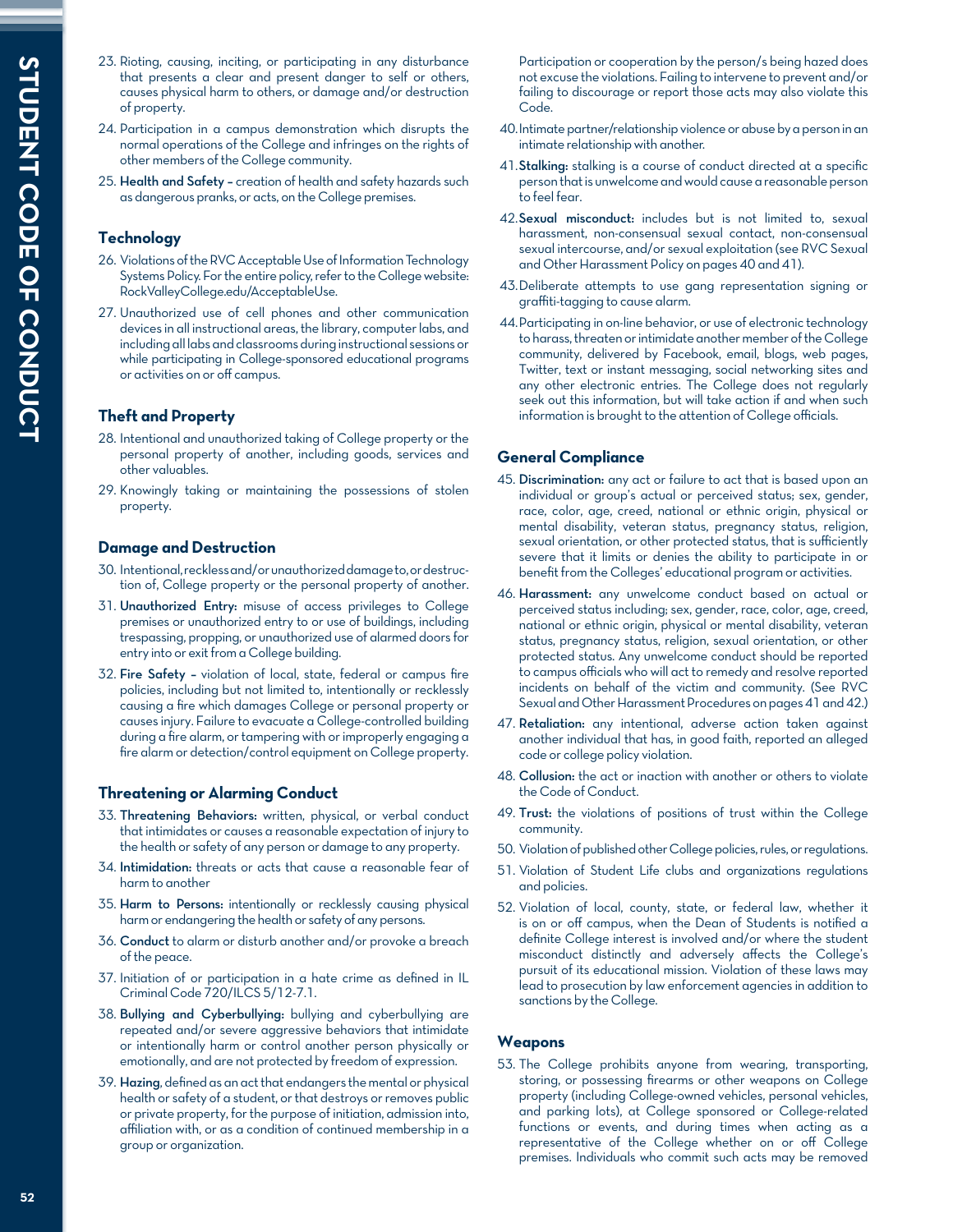from College premises and/or subject to disciplinary action, criminal penalties, or both. The term "weapon" is defined in accordance with state law and includes any object or substance designed to inflict a wound or cause bodily injury or damage to property. "Weapons" does not include mace or pepper spray type products designed and carried solely for the purpose of self-protection.

- a. This does not apply to any certified law enforcement personnel engaged in official duties.
- b. Activities requiring use of the prohibited items may be conducted only with the approval of Chief of Police, RVC Police Department, or their designee.
- c. This does not apply to, or prevent anyone from obtaining an Illinois Concealed Carry permit, and carrying that weapon at places away from College property and events, in compliance with Illinois law. Illinois Concealed Carry license holders arriving on campus may store their weapon in their vehicle, in a locked container, compartment or trunk, out of plain view, as provided in the Illinois Concealed Carry Act.

# **Conduct Sanctions**

One or more of the following sanctions may be imposed upon any student for any single violation of the Code of Conduct or other college policies, rules or regulations.

## **A. Temporary Suspension**

In certain circumstances, the Dean of Students or RVC Police Department, or a their designee, may impose a College temporary suspension prior to an administrative meeting and/ or the hearing before a *Conduct Review Board*.

Temporary suspension may be imposed only:

- To ensure the safety and well-being of members of the College community or preservation of College property
- • To ensure the student's own physical or emotional safety and well-being
- If the student poses a definite threat of disruption of or interference with the normal operations of College

During the temporary suspension, students will be denied access to the campus (including classes) and/or all other College activities or privileges for which the student might otherwise be eligible, as the Dean of Students may determine to be appropriate.

Students may be allowed make-up privileges if they are found not to have violated the Code. This will be at the discretion of the Dean of Students, Faculty, and the Academic Dean.

## **B. Warning**

An unofficial written notice that the students, conduct was inappropriate for the educational environment and that future violations will result in more severe sanctioning.

## **C. Disciplinary Probation**

A reprimand for the violation(s) of specified regulations. Probation is for a designated period of time and includes the probability of more severe disciplinary sanctions if the student is found to be violating any institutional regulation(s). Regular probationary meetings may also be imposed.

## **D. Discretionary Sanctions**

Work assignments, Community Service, other service to the College or neighboring communities, or other related discretionary assignments (such assignments must have the prior approval of the Dean of Students).

# **E. Loss of Privileges**

Denial of specified privileges for a designated period of time.

## **F. Restitution**

Repayment for loss, damage, or injury. This may take the form of appropriate service and/or monetary or material replacement.

## **G. Withdrawal from Class**

Administrative withdrawal with consequent loss of tuition and fees from a class, classes, or program.

## **H. Limited Access**

Administrative restriction to selected parts/locations of campus buildings.

## **I. Educational Programming**

Educational programming – required to attend, participate, or present in a program related to the violation. Student may be required to pay for any cost related to participation in the program, may include online programs. Student may be asked to complete a reflection paper as part of the outcome of this sanction.

#### **J. Behavioral Requirement**

Student may be required to provide proof of participation or completion of recommendations which includes required activities, but not limited to; seeking academic advising, personal counseling, substance abuse screening etc.

#### **K. College Suspension**

Separation of the student with possible loss of tuition and fees from the College for a designated period of time, after which the student may be eligible to return. Student must meet with Dean of Students prior to registering for courses to discuss conditions for re-enrollment. Conditions may include ineligibility for specific courses, services, and the restrictions.

## **L. College Expulsion**

A permanent separation from the College with consequent loss of tuition and fees. Due to the severity of this sanction, it may be noted on the student's official college academic transcript.

#### **M.Parental Notification**

The College reserves the right to notify the parents/guardians of dependent students regarding any conduct situation, particularly alcohol and other drug violations. The College may also notify parents/guardians of non-dependent students who are under the age of 21 for alcohol and/or drug violations. Parental notification may also be utilized discretionarily by administrators when permitted by FERPA or consent of the student.

### **N. College Record**

A hold may be placed on a student's academic record, denying them access to official transcripts, registration or degree until all of the obligations of the College conduct process and/or assigned sanctions are completed.

Additional or alternate sanctions may be created and designed as deemed appropriate to the offense with the approval of the Dean of Students, or their designee.

Sanctions may be imposed upon College groups or organizations found to have violated the Code of Conduct; such as deactivation, de-recognition, or loss of all privileges including the status as a College registered organization for a specific period of time, or one or more of the sanctions listed above.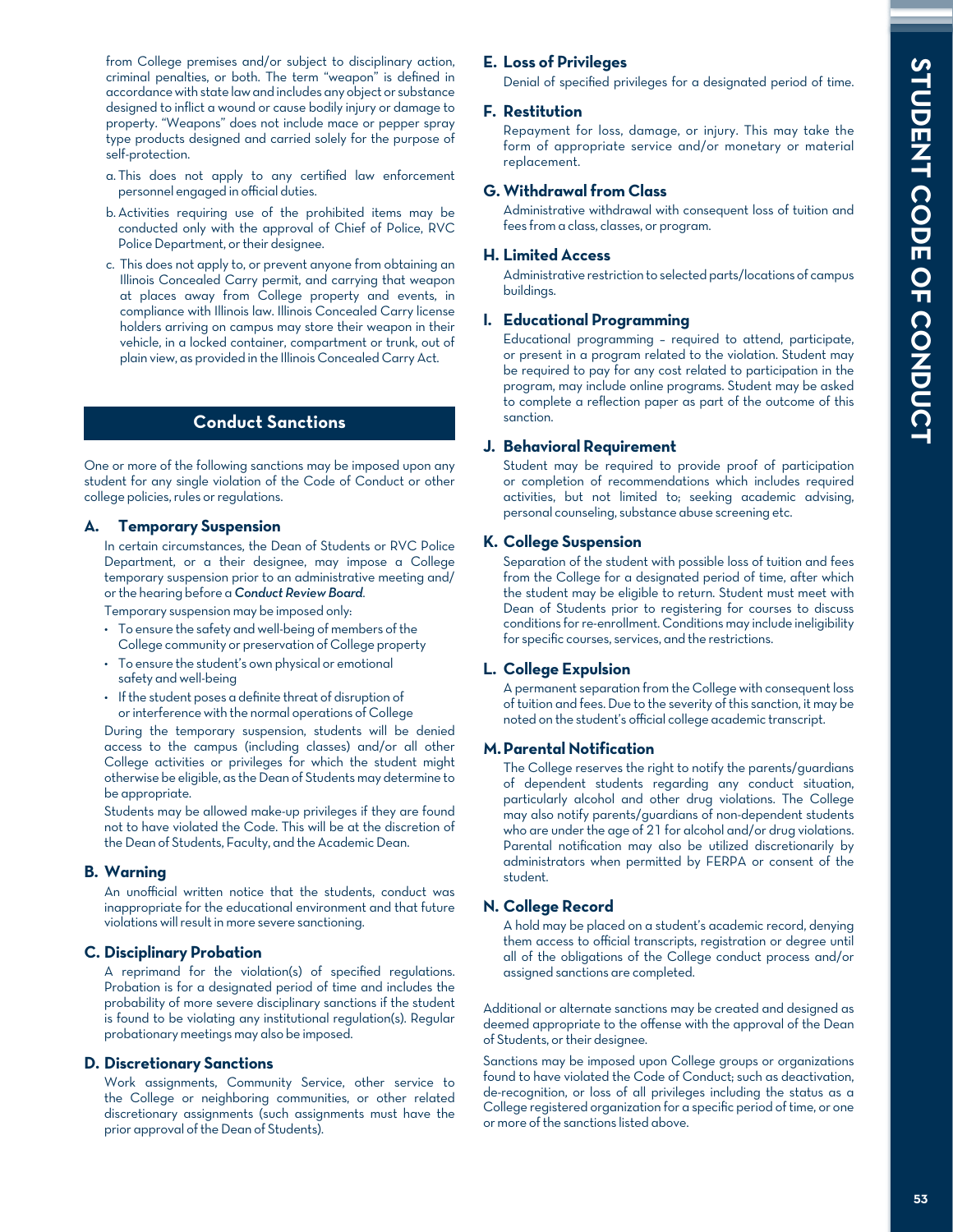# **Student Discipline/Conduct Procedure**

Conduct procedures are based on fundamental fairness practices and preponderance of evidence. They are not formal legal proceedings and are not subject to the same rules that govern civil or criminal hearings including but not limited to, the rules of evidence.

#### **Preliminary Investigation and Administrative Meeting**

## **A. The Dean of Students**

The Dean of Students, or their designee, will conduct a preliminary investigation to determine if the allegation has merit. If the allegation can be disposed of at the preliminary investigation stage, such disposition will be final and there will be no subsequent proceedings.

If necessary, the Dean of Students, or their designee, shall meet with the responding student and inform the student of their procedural rights to due process. The Dean of Students, or their designee, may determine the following:

- $\cdot$  Find student responsible for code violation(s)
- • Issue sanctions for code violations
- Dismiss the case
- Refer parties to conflict resolution or mediation
- Refer case to Behavioral Intervention Team (BIT)
- Refer student to educational programming
- Refer student to RVC Personal and Success Counselor
- Refer the case to the appropriate college administrator, or their designee

The Dean of Students, or their designee, will notify the student in writing within **20** business days of the decision.

The outcome of the conduct process is part of the education record of the responding student and is protected from release under FERPA, except under certain conditions. As allowed by FERPA, when a student is accused of a policy violation that would constitute a "Crime of Violence" or forcible or nonforcible sex offense, the College will inform the alleged victim/party bringing the complaint in writing of the final results of an administrative meeting, regardless of whether the College concludes that a violation was committed. Such release of information may only include the alleged student's and responding student's name, the violation committed, and the sanctions assigned (if applicable). In cases of sexual misconduct and other offenses covered by Title IX, only, the rationale for the outcome will also be shared with all parties to the complaint in addition to the finding and sanction(s).

In cases where the College determines through the student conduct process that a student violated a policy that would constitute a "Crime of Violence," the College may also release the above information publicly and/or to an third party. FERPA defines "crimes of violence" to include: arson, assault offenses (includes stalking), burglary, criminal homicide (manslaughter by negligence), criminal homicide (murder and non-negligent manslaughter), destruction/damage/vandalism of property, kidnapping/abduction, robbery, forcible sex offenses, nonforcible sex offenses.

## **B. Expulsion or Suspension Appeal**

#### **1. Appeal of Sanctions:**

 The *Conduct Review Board*, or Provost, will hear cases of appeal for suspension or expulsion sanctions only. The *Conduct Review Board* may consist of a minimum of three (3) individuals and no more than six (6), two (2) faculty members appointed by Academic Affairs, two (2) students appointed by the Manager of Student Life, and two (2)

Student Development administrators (one of whom will serve as non-voting chairperson) appointed by the Provost. The Dean of Students, or their designee, shall serve as nonvoting Secretary and advisor to the *Conduct Review Board*. No *Conduct Review Board* member may sit on the *Board* during a hearing if that member is a complainant, witness, has a direct or personal interest in the outcome of the hearing, or has previously acted in an advisory capacity to the accused student. The Chair of the *Conduct Review Board* may establish a hearing format consistent with this Code. In cases involving more than one responding student, the chair of the *Conduct Review Board* and the Dean of Students, or their designee, will determine if hearings or conferences concerning each student will be conducted jointly or separately.

#### **2. Appeal Hearing Procedures:**

Formal appeal hearings will be conducted by the *Conduct Review Board* or the Provost according to the following guidelines:

- a. A written appeal must be received within 10 business days from sanction notice date, sent by the Dean of Students.
- b. The Dean of Students, or their designee, will determine if the appeal will be referred to the *Conduct Review Board*, or the Provost.
- c. The Dean of Students, or their designee, will notify the student of the appeal hearing within 15-days of receipt of appeal request. The notice will include the date, time, location and type of hearing.
- d. Decisions made by the *Conduct Review Board* or the Provost, are final.

#### **3. The Student's Role:**

- a. The student must submit an appeal in writing, within 10 business days of the date of the sanction notice, to the Dean of Students.
- b. The responding student may be accompanied by an advisor. The advisor may attend the hearing with the student to support them. The responding student and advisor may be present during the entire hearing, but neither may be present during deliberations of the *Conduct Review Board*. In no event may the advisor participate directly by speaking for the student or questioning witnesses or the *Conduct Review Board*. Admission of any other person to a *Conduct Review Board* hearing will be at the discretion of the Board Chair.
- c. Both the responding student and the complaining parties may present information, including witnesses and written statements.

#### **4. The Dean of Students Role:**

- a. Notify the student by certified mail of the appeal hearing within 15 business days in advance of the hearing. The letter will inform the student of:
	- • The violation(s) and assigned sanction
	- $\cdot$  The time, date, and location of the hearing
	- • If the appeal will be heard by the *Conduct Review Board* or the Provost
- b. The Dean of Students, or their designee, shall notify the student via certified mail, return receipt requested within 15 days of the appeal decision by the *Conduct Review Board* or the Provost.

## **5. The Provost's Role:**

- a. Review the written appeal
- b. Review all documents or information available pertaining to the case
- c. Meet with the student who originated the appeal
- d. Arrive at a decision within 10 business days after hearing the appeal